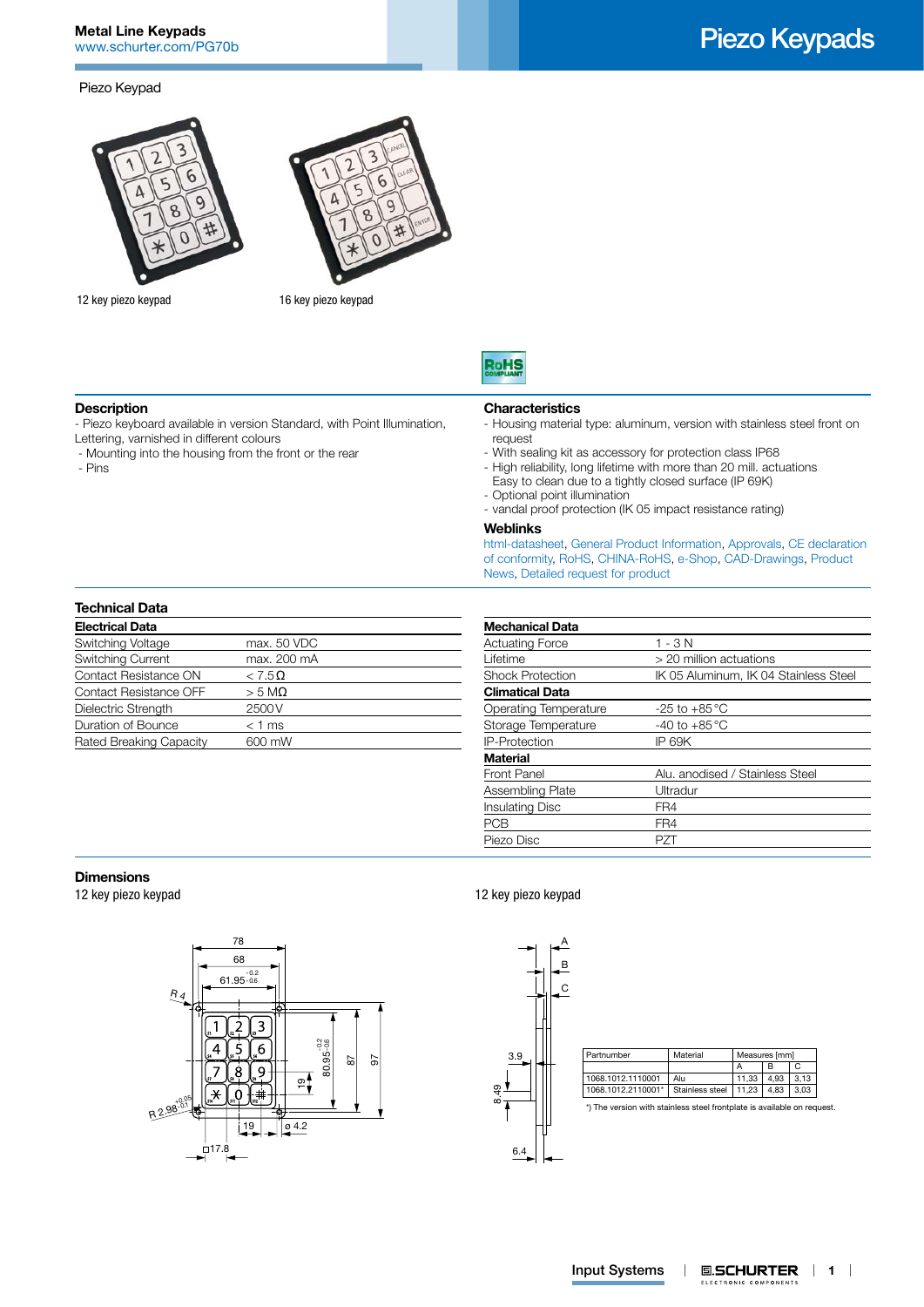12 key piezo keypad



 $A = Pin 2$  is removed and not contacted 16 key piezo keypad



16 key piezo keypad



16 key piezo keypad

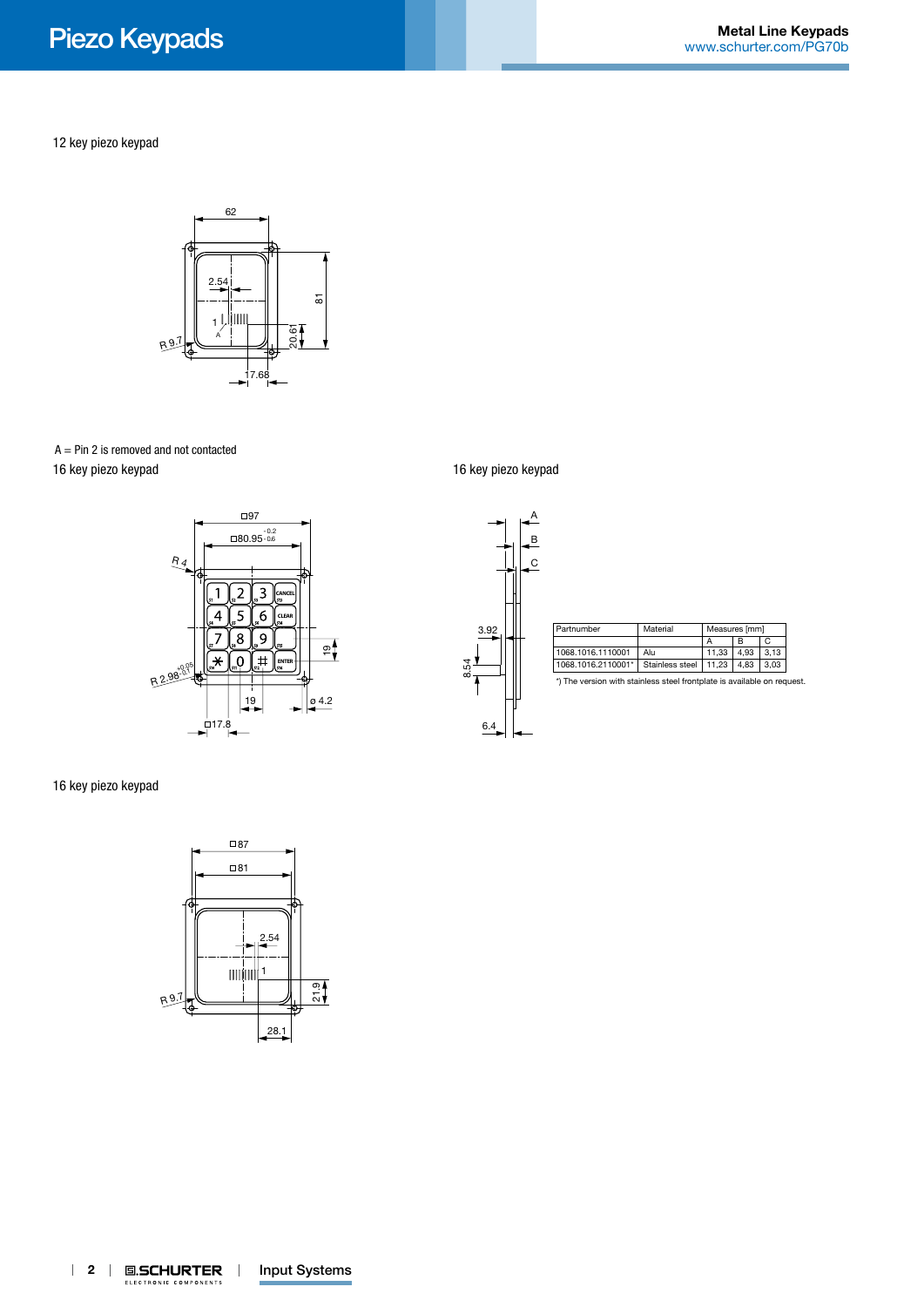16 key piezo keypad with LED



6.4 8.54 3.92 C B  $\overline{A}$ Partnumber Material Measures [mm] A B C 1068.1013 Alu 11,33 4,93 3,13

16 key piezo keypad with LED

\*) The point illumination is customized available on request. 16 key piezo keypad with LED